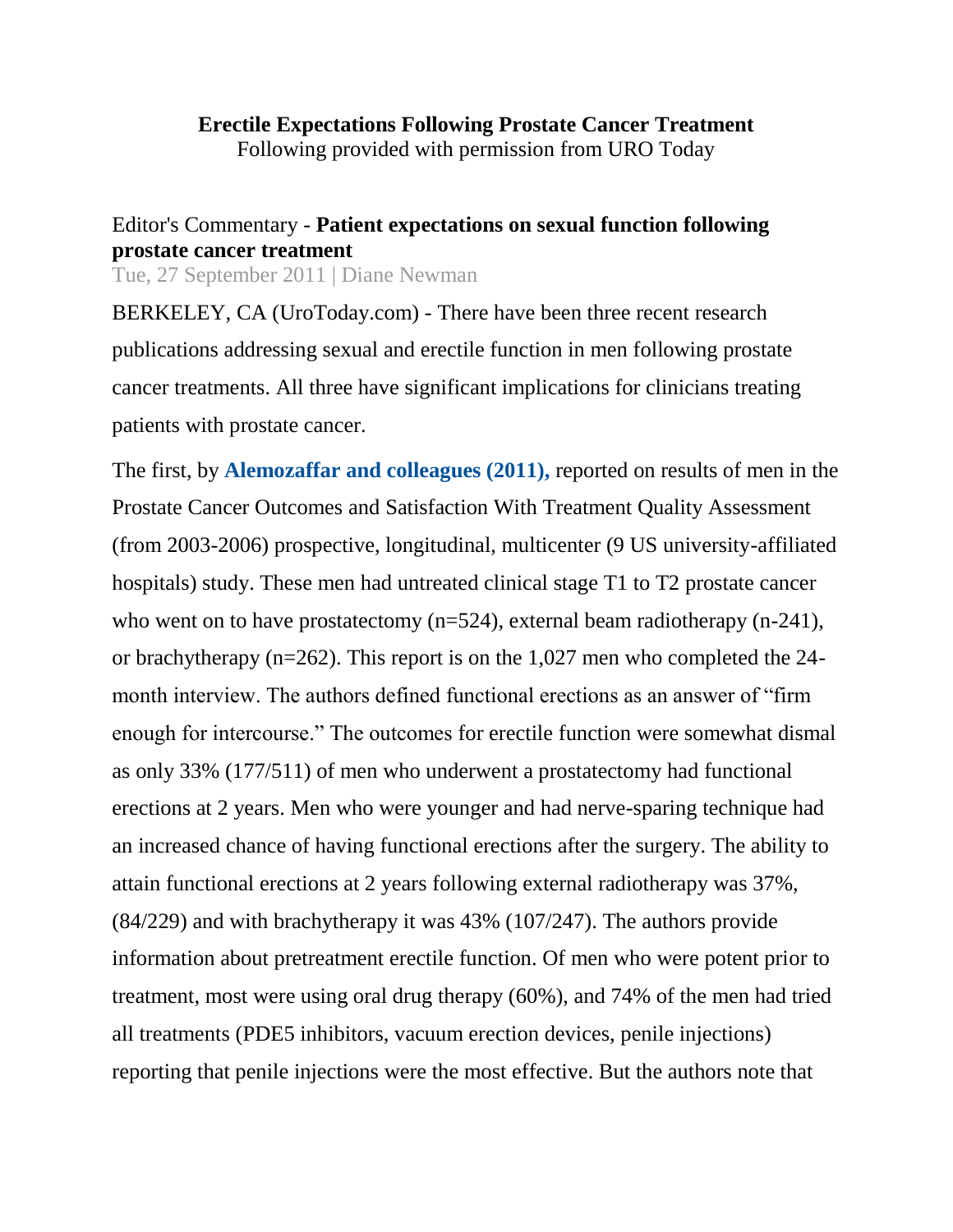the men who had undergone prostatectomy surgery were most likely to use these ED treatments. This study shows the importance of the need for clinicians to assist men prior to surgery in setting realistic sexual function expectations.

The second article by **[Whittmann, Foley and Balon](http://www.urotoday.com/erectile-dysfunction-1437/a-biopsychosocial-approach-to-sexual-recovery-after-prostate-cancer-surgery-the-role-of-grief-and-mourning-abstract-.html)** (2011) is an interesting article on the biopsychosocial aspect of sexual recovery following prostatectomy. As seen in clinical practice, men report the loss of spontaneity of sexual intimacy and the disappointment they experience. But most are not willing to discuss their problems with a wife or partner. The authors note that a lack of actual penetrative intercourse may not have as much of an impact on wives, who may not value that part of sexual activity as much as the man. Female partners may not be as accepting of erectile aids, which may also negatively impact sexual activity. The authors feel that men who have lost erectile function following prostatectomy may actually experience grief and mourning psychologically and physiologically. The third article in this review also has clinical implications. It is by **[Whittman](http://www.urotoday.com/erectile-dysfunction-1437/patient-preoperative-expectations-of-urinary-bowel-hormonal-and-sexual-functioning-do-not-match-actual-outcomes-1-year-after-radical-prostatectomy-abstract-.html)  [and colleagues](http://www.urotoday.com/erectile-dysfunction-1437/patient-preoperative-expectations-of-urinary-bowel-hormonal-and-sexual-functioning-do-not-match-actual-outcomes-1-year-after-radical-prostatectomy-abstract-.html)** (2011) and it discusses the fact that preoperative expectations of urinary, bowel, hormonal, and sexual function by men undergoing radical prostatectomy do not match outcomes at one year post procedure. This was a study at one site, University of Michigan, and involved preoperative counseling about expected outcomes after radical prostatectomy. Counseling was provided by a trained urological oncologist, a nurse practitioner, and in some cases, a social worker. Participants were asked to completed the EPIC-SF preoperatively and at one year post surgery. The EPIC-SG is a validated 13-item questionnaire that uses a 5-point Lickert scale to assess 5 functional domains:

- 1. urinary incontinence,
- 2. urinary irritative symptoms,
- 3. bowel function,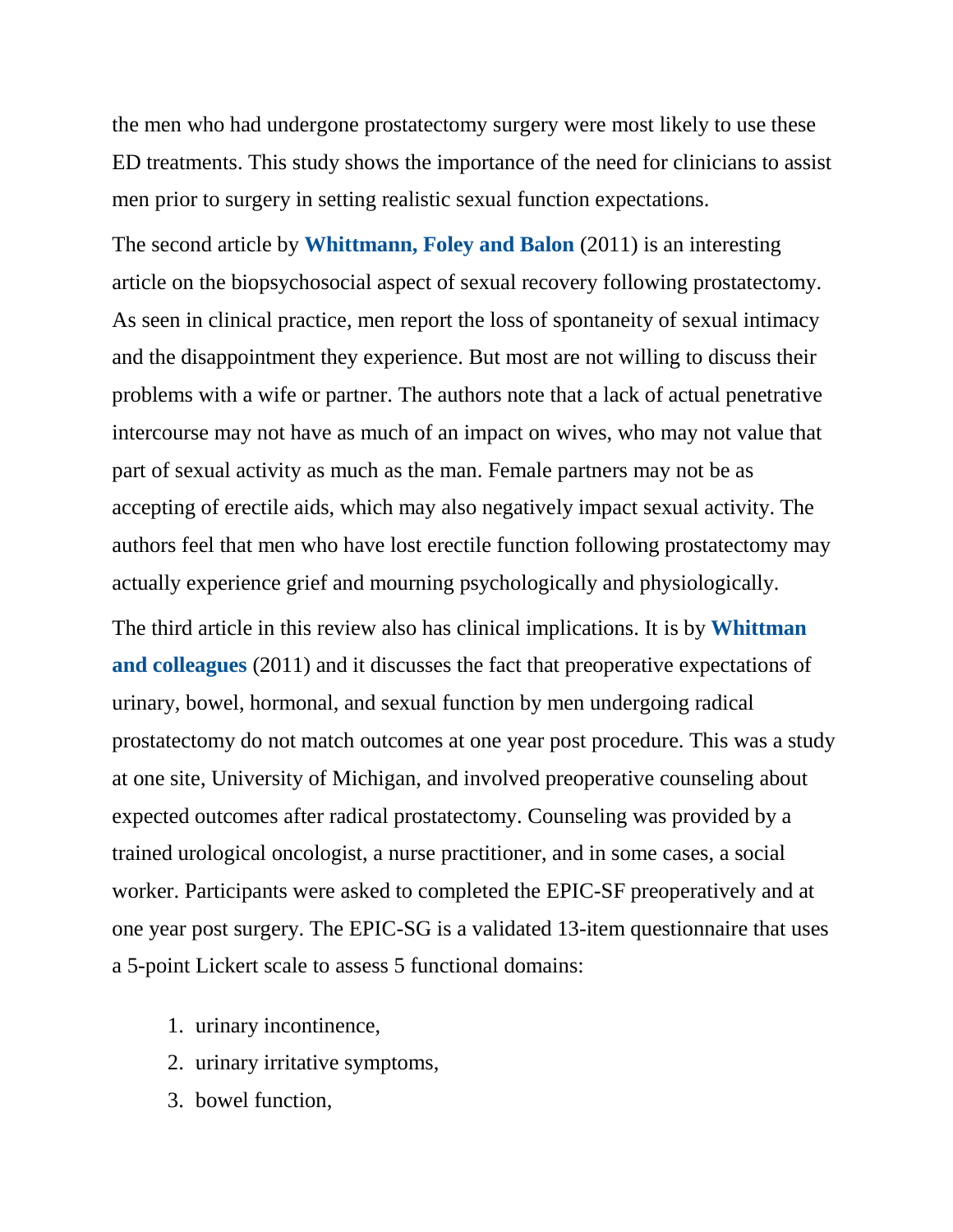- 4. hormonal function and,
- 5. sexual function.

The EPIC-Exp was given at baseline to determine how participants expected to be functioning post-operatively in these domains at one year. Of the 526 men who consented, only 152 completed the questionnaires both pre-operatively and one year post-operatively. Results indicated that a significant portion of the men (61% had same or better function) had overly optimistic expectations regarding UI and sexual function, despite counseling. A disturbing finding was that 17% expected improved erections following surgery and 70% expected the same bladder control, with 17% expecting better control. The authors' conclusion was that men who undergo prostatectomy have unrealistic expectations, despite intensive counseling. As a clinician who routinely sees men with urinary incontinence following surgery, these findings were not surprising.

## **References:**

- 1. Alemozaffar M, Regan MM, Cooperberg MR, Wei JT, Michalski JM, Sandler HM, Hembroff L, Sadetsky N, Saigal CS, Litwin MS, Klein E, Kibel AS, Hamstra DA, Pisters LL, Kuban DA, Kaplan ID, Wood DP, Ciezki J, Dunn RL, Carroll PR, Sanda MG. **[Prediction of erectile](http://www.urotoday.com/erectile-dysfunction-1437/prediction-of-erectile-function-following-treatment-for-prostate-cancer-abstract.html)  [function following treatment for prostate cancer.](http://www.urotoday.com/erectile-dysfunction-1437/prediction-of-erectile-function-following-treatment-for-prostate-cancer-abstract.html)** *JAMA*. 2011;306(11):1205-14
- 2. Wittmann D, Foley S, Balon R. **[A biopsychosocial approach to sexual](http://www.urotoday.com/erectile-dysfunction-1437/a-biopsychosocial-approach-to-sexual-recovery-after-prostate-cancer-surgery-the-role-of-grief-and-mourning-abstract-.html)  [recovery after prostate cancer surgery: The role of grief and](http://www.urotoday.com/erectile-dysfunction-1437/a-biopsychosocial-approach-to-sexual-recovery-after-prostate-cancer-surgery-the-role-of-grief-and-mourning-abstract-.html)  [mourning,](http://www.urotoday.com/erectile-dysfunction-1437/a-biopsychosocial-approach-to-sexual-recovery-after-prostate-cancer-surgery-the-role-of-grief-and-mourning-abstract-.html)** *J Sex Marital Ther.* 2011;37(2):130-44. http://dx.doi.org/10.1080/0092623X.2011.560538